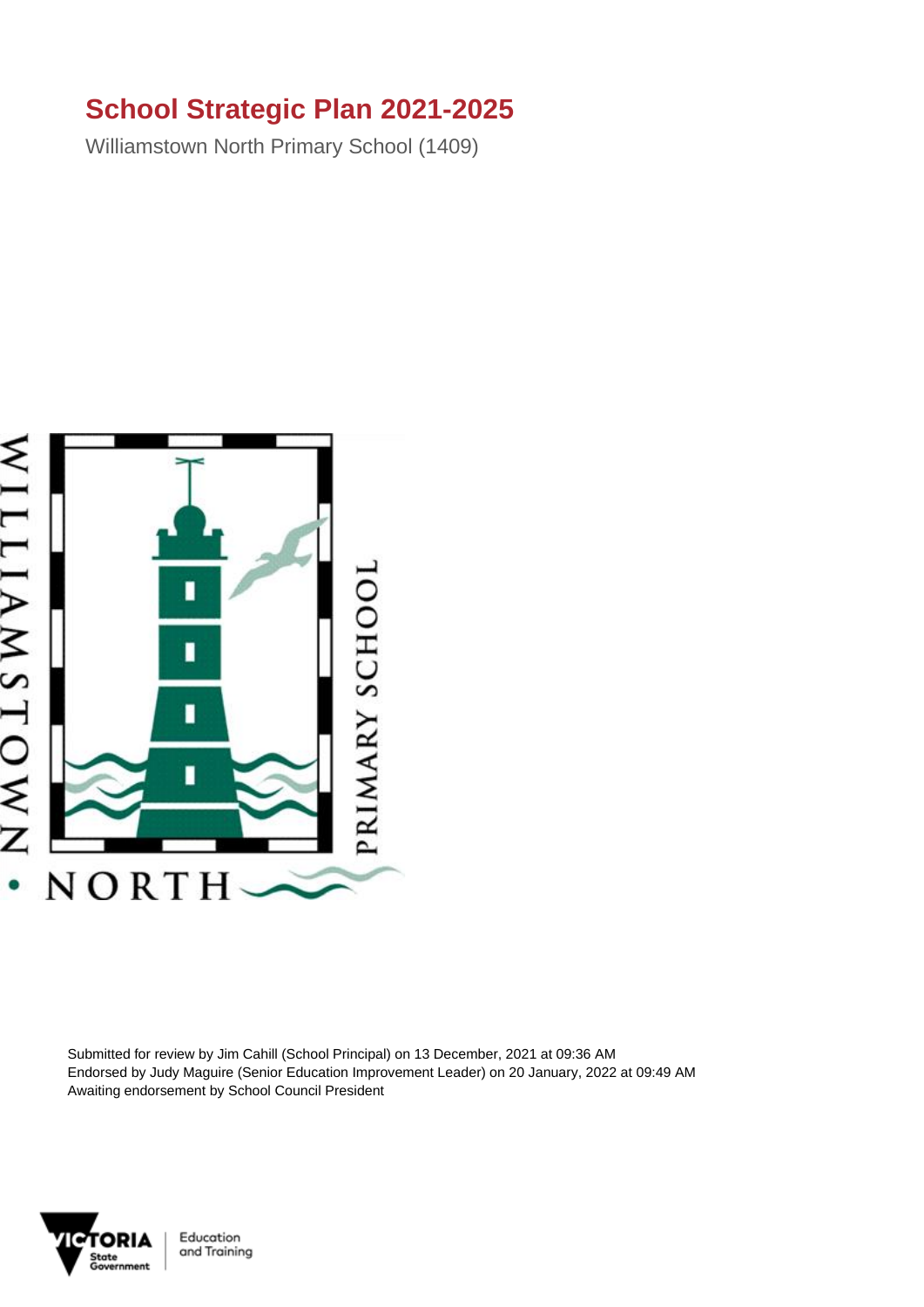## **School Strategic Plan - 2021-2025**

Williamstown North Primary School (1409)

| <b>School vision</b>      | Williamstown North Primary School's vision is to empower students to aspire to do their personal best and to make a positive<br>difference with their learning.<br>WNPS is characterised as a dynamic and inclusive learning community that aims to promote personal excellence, critical thinking<br>and empowerment.                                                                                                                                                                                                                                                                                                                                                                                                                                                                                                                                                                                                                                                                                                                                                                                                                                                                                                                                                                                       |
|---------------------------|--------------------------------------------------------------------------------------------------------------------------------------------------------------------------------------------------------------------------------------------------------------------------------------------------------------------------------------------------------------------------------------------------------------------------------------------------------------------------------------------------------------------------------------------------------------------------------------------------------------------------------------------------------------------------------------------------------------------------------------------------------------------------------------------------------------------------------------------------------------------------------------------------------------------------------------------------------------------------------------------------------------------------------------------------------------------------------------------------------------------------------------------------------------------------------------------------------------------------------------------------------------------------------------------------------------|
| <b>School values</b>      | Respect - Treat others with consideration and respect another person's point of view.<br>Responsibility - Be accountable for one's own actions, resolve differences in constructive and peaceful ways, contribute to society &<br>civic life and take care of the environment<br>Resilience – Be equipped to successfully bounce back from setbacks, changes or disappointments<br>Doing Your Best - Seek to accomplish something worthy and admirable, try hard and pursue personal excellence                                                                                                                                                                                                                                                                                                                                                                                                                                                                                                                                                                                                                                                                                                                                                                                                              |
| <b>Context challenges</b> | As an established professional learning community in 2021 supporting the individual needs of approximately 750 students, teachers<br>at WNPS have continued to collaborate deeply to take a collective responsibility for the students within each professional learning<br>team. Fieldwork observations through the school's review period validated the strong planning processes undertaken by teams to<br>forge consistent practice across the school.<br>A guaranteed and viable curriculum has been documented by the school, with a strong focus on 'Power Standards' (essential<br>learnings). As the school integrates broader electronic platforms such as Essential Assessments, review of the school's curriculum<br>will need to be undertaken to ensure alignment between these platforms and the school's processes.<br>Outstanding student achievement levels across the school stem from strong team planning processes, the ongoing collection of data,<br>intervention & extension structures, fluid groupings and strong partnerships between home and school. Strong NAPLAN data in 2021<br>was particularly pleasing in light of the pandemic over the previous 18 months. These robust results were also affirming of the<br>school's remote learning provision during 2020 and 2021. |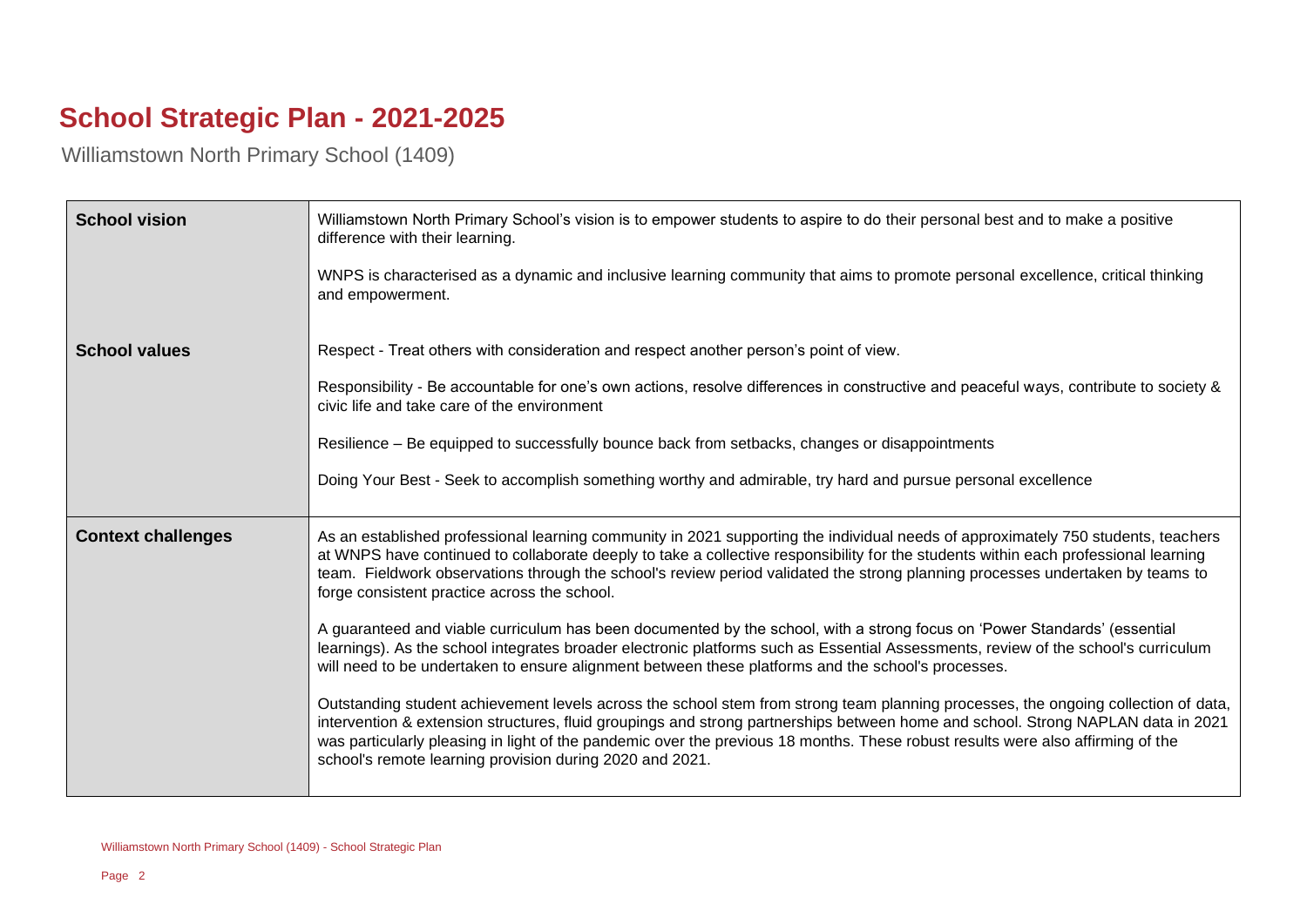|                             | The school has an established culture of Inclusion, whereby diversity is embraced and celebrated. Inclusion is everyone's<br>responsibility and staff proactively collaborate around and collectively accept responsibility for all 750 children enrolled at the school.<br>The school is very proud to have previously won awards in this area and looks forward to strengthening cultural inclusion as part of<br>its new Strategic Plan.<br>The school recognises future challenges in managing the unpredictable enrolment trends stemming from the pandemic, the<br>empowerment of students to ensure they have both voice and agency in their learning as well as the ongoing focus on student<br>wellbeing and mental health.                                                                                                                                                                                                                                                                                                                                                                                                                                                                                                                                                                                                                                                                                                                                                                                                                                                                                                                                                                                                                                                                                                                                                                                                                                                                                                                                                                                                                                                                                                                                                                                                                                                                                                                                                             |
|-----------------------------|--------------------------------------------------------------------------------------------------------------------------------------------------------------------------------------------------------------------------------------------------------------------------------------------------------------------------------------------------------------------------------------------------------------------------------------------------------------------------------------------------------------------------------------------------------------------------------------------------------------------------------------------------------------------------------------------------------------------------------------------------------------------------------------------------------------------------------------------------------------------------------------------------------------------------------------------------------------------------------------------------------------------------------------------------------------------------------------------------------------------------------------------------------------------------------------------------------------------------------------------------------------------------------------------------------------------------------------------------------------------------------------------------------------------------------------------------------------------------------------------------------------------------------------------------------------------------------------------------------------------------------------------------------------------------------------------------------------------------------------------------------------------------------------------------------------------------------------------------------------------------------------------------------------------------------------------------------------------------------------------------------------------------------------------------------------------------------------------------------------------------------------------------------------------------------------------------------------------------------------------------------------------------------------------------------------------------------------------------------------------------------------------------------------------------------------------------------------------------------------------------|
| Intent, rationale and focus | In regards to student learning at Williamstown North PS during this strategic period, the school has set ambitious targets in Literacy<br>to align with the introduction of a new Writing Program (6+1 Traits) and more consistent spelling practices across all year levels.<br>Through these endeavours, we aim to generate strong student learning growth in literacy (particularly in the senior school) and forge<br>dispositions whereby students are motivated writers and authors.<br>Over the next four years, we will aim for teachers at WNPS to be increasingly skilled at utilising multiple sources of feedback and<br>data to inform their instructional practice. The structured and consistent use of student feedback will be a developing area for<br>teachers to integrate into their classroom processes. Teachers will aim to establish authentic relationships with their students and<br>promote genuine two-way communication in regards to each student's learning. WNPS will ensure 'student voice' is actively<br>encouraged in the classroom & daily operation of the school and that students will have agency to direct and take responsibility for<br>their learning.<br>WNPS will aim to further develop a culture underpinned by the school's embedded values, with a focus on forging respectful<br>relationships and student resilience. Wellbeing structures will continue to be enhanced with each year level having a Wellbeing<br>Scope & Sequence Planner. To synchronise with the new FISO structure, Learning and Wellbeing, will be the core focus of the<br>school's daily operations. Students will be supported to develop their leadership skills and to support the decision making processes<br>of the school where possible. WNPS will be actively involved in networks and partnerships with community organisations that support<br>the health, wellbeing, development and learning of students and their families.<br>School improvement will be seen as a shared endeavour amongst all members of the school community. Parent participation will be<br>strongly forged through structures such as the Class Rep Program and both the Education & Community Engagement sub-<br>committees of School Council.<br>In supporting a positive enrolment trend over the next four years, the school will more pro-actively promote the learning programs in<br>operation and further share & celebrate the many daily achievements of students. |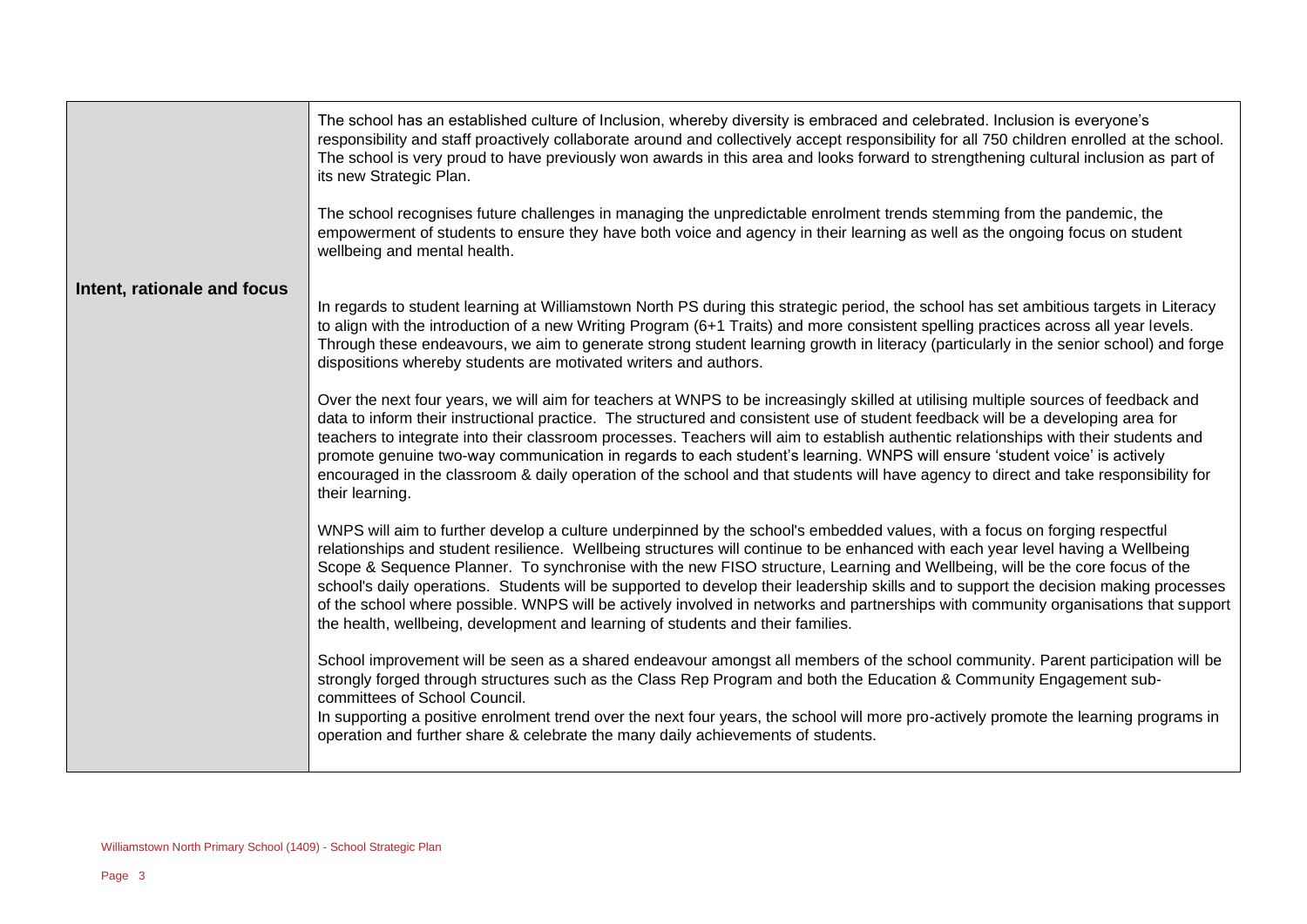Williamstown North Primary School (1409) - School Strategic Plan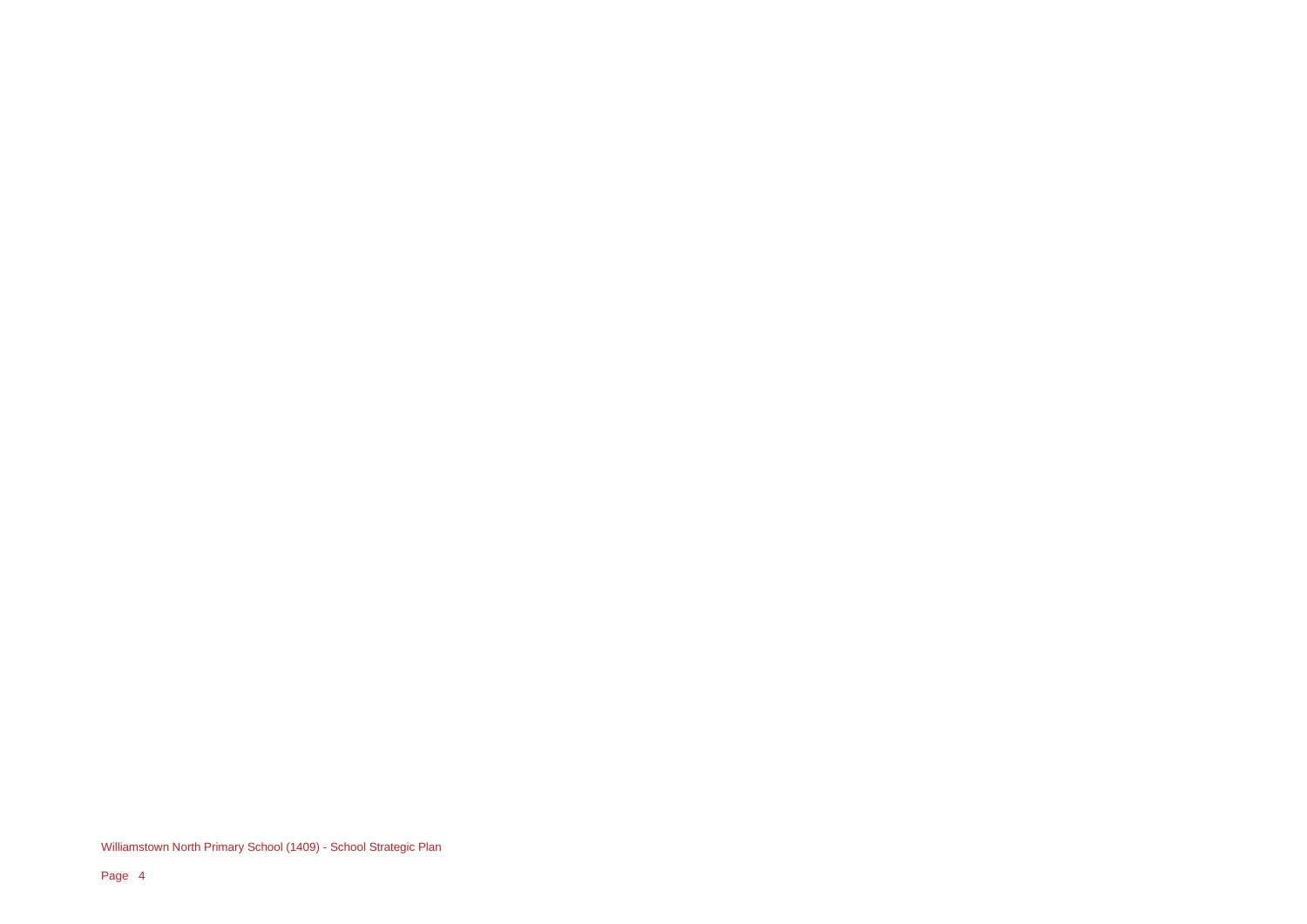## **School Strategic Plan - 2021-2025**

Williamstown North Primary School (1409)

| Goal 1     | Improve student achievement and learning growth in Literacy                                                                                                                                                        |
|------------|--------------------------------------------------------------------------------------------------------------------------------------------------------------------------------------------------------------------|
| Target 1.1 | By 2025, increase the percentage of Year 5 students making above NAPLAN benchmark growth:<br>• Reading $-31\%$ (2021) to 35% (2025)<br>• Writing—27% (2021) to $32\%(2025)$<br>• Spelling—24% (2021) to 30% (2025) |
| Target 1.2 | By 2025, decrease the percentage of Year 5 students making below NAPLAN benchmark growth:<br>• Reading—22% (2021) to 15% (2025)<br>• Writing—22% (2021) to 15% (2025)<br>• Spelling—24% (2021) to 15% (2025)       |
| Target 1.3 | By 2025, increase the percentage of students in the top two NAPLAN bands:<br>Year 3:<br>Reading - 77% (2021) to 80% (2025)<br>Writing - 72% (2021) to 75% (2025)                                                   |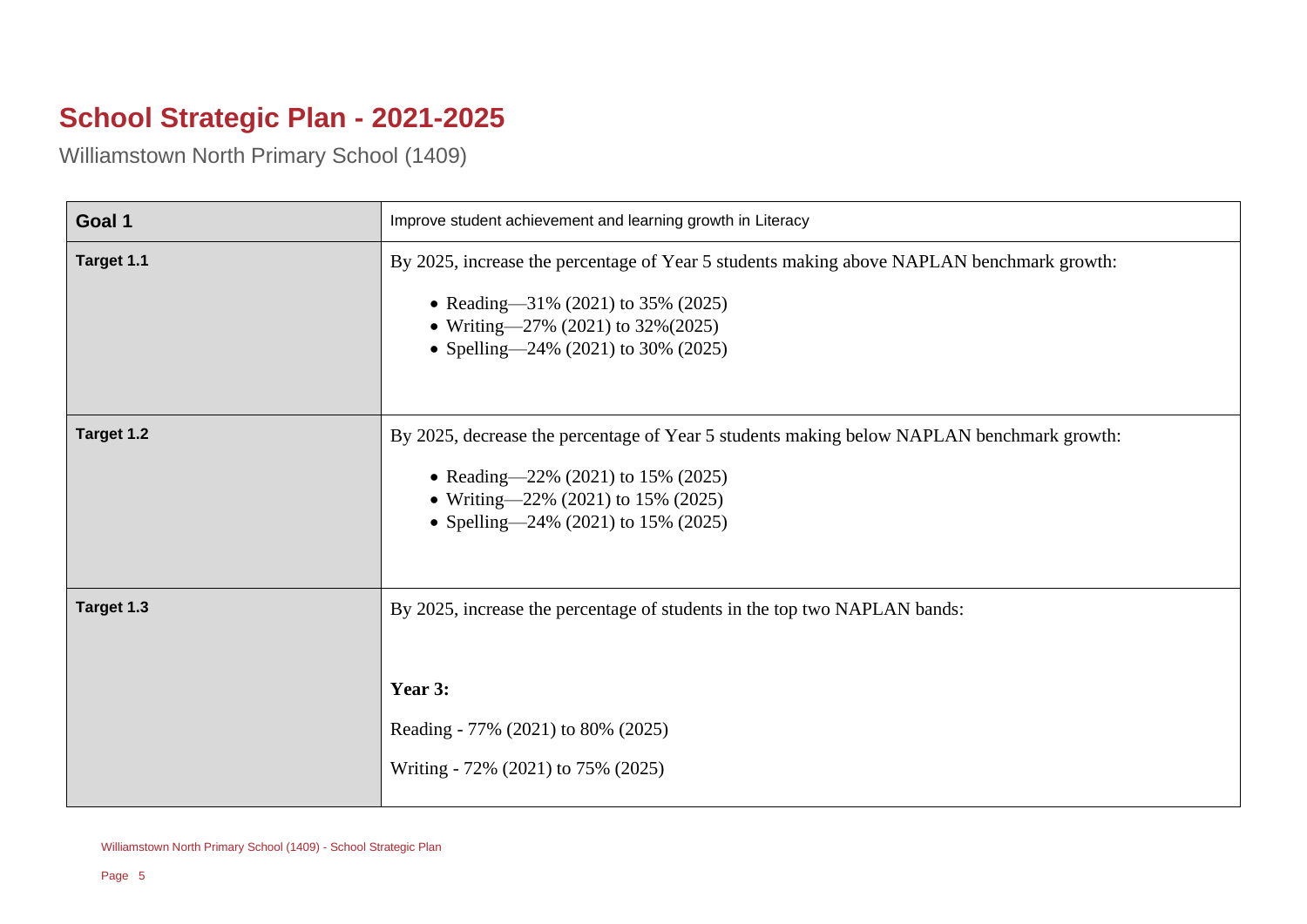|                                                                            | Spelling - 58% (2021) to 60% (2025)                                                                                                                                                                                                                           |
|----------------------------------------------------------------------------|---------------------------------------------------------------------------------------------------------------------------------------------------------------------------------------------------------------------------------------------------------------|
|                                                                            | Year 5                                                                                                                                                                                                                                                        |
|                                                                            | Reading - 58% (2021) to 62% (2025)                                                                                                                                                                                                                            |
|                                                                            | Writing - 30% (2021) to 35% (2025)                                                                                                                                                                                                                            |
|                                                                            | Spelling - 41% (2021) to 46% (2025)                                                                                                                                                                                                                           |
|                                                                            |                                                                                                                                                                                                                                                               |
| Target 1.4                                                                 | By 2025, increase the average percentage of Year 1–6 students making above expected learning growth<br>according to teacher judgement against the Victorian Curriculum:                                                                                       |
|                                                                            | • Reading and Viewing—10.5% (Semester 2, 2020) to 25% or above (Semester 2, 2024)<br>• Speaking and Listening—6.3% (Semester 2, 2020) to 25% or above (Semester 2, 2024)<br>• Writing—8.8% (Semester 2, 2020) to $25\%$ or above (Semester 2, 2024)           |
| Target 1.5                                                                 | By 2025, increase the percentage of positive endorsement for SSS factors:<br>• Guaranteed and viable curriculum—55% (2019) to 75% (2025)<br>• Teacher collaboration—40% (2019) to 75% (2025)<br>• Understand how to analyse data— $62\%$ (2019) to 80% (2025) |
| <b>Key Improvement Strategy 1.a</b><br>Instructional and shared leadership | Implement whole school leadership that supports high quality learning outcomes for students                                                                                                                                                                   |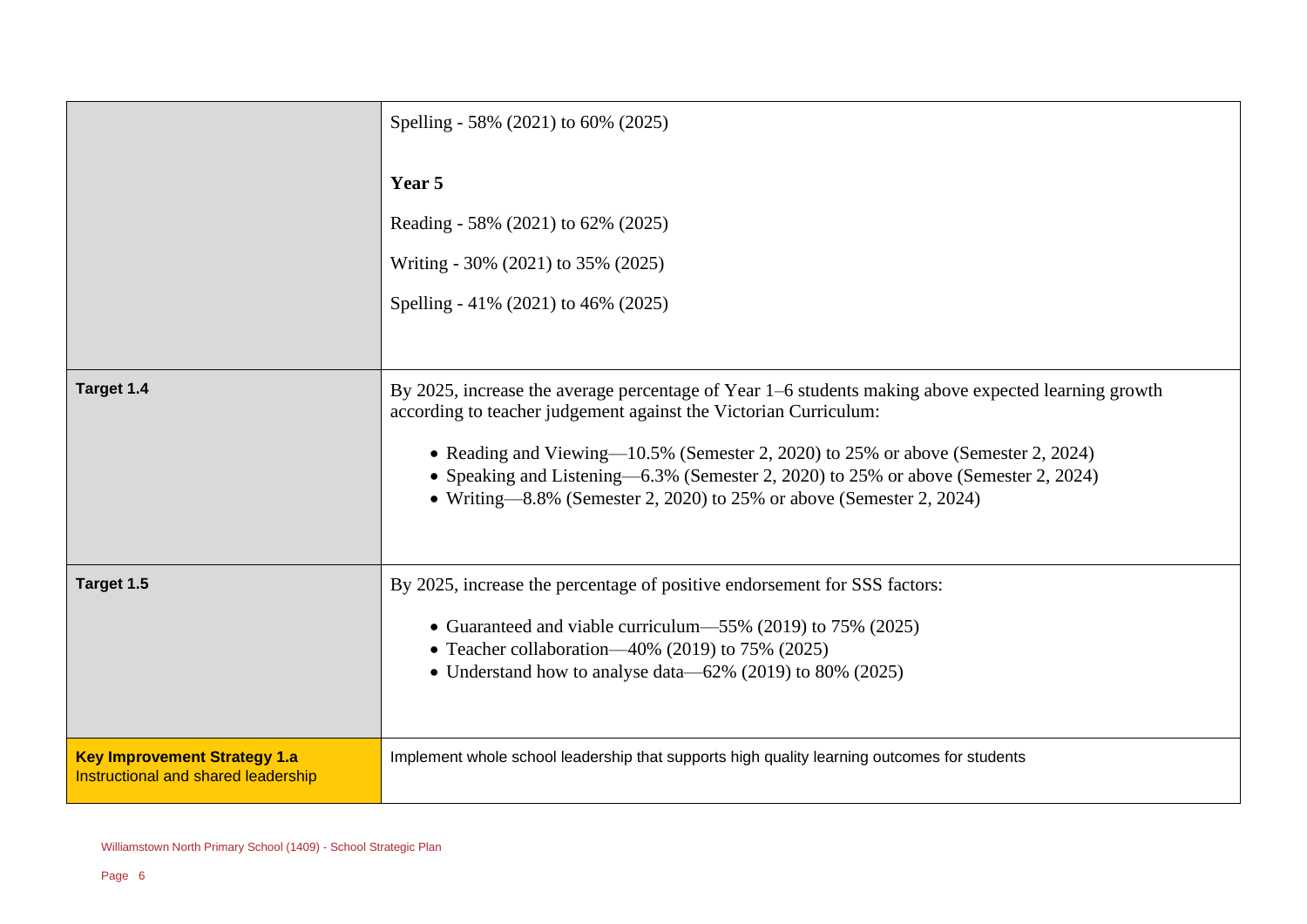| <b>Key Improvement Strategy 1.b</b><br><b>Building practice excellence</b> | Develop and implement consistent whole school approaches to the planning and teaching of Writing and Spelling.                                                                                                                                     |
|----------------------------------------------------------------------------|----------------------------------------------------------------------------------------------------------------------------------------------------------------------------------------------------------------------------------------------------|
| <b>Key Improvement Strategy 1.c</b><br>Evaluating impact on learning       | Build teacher capacity to use multiple sources of assessment and evidence, including student feedback, to respond to the<br>learning needs of students.                                                                                            |
| Goal 2                                                                     | Improve students' engagement in their learning.                                                                                                                                                                                                    |
| Target 2.1                                                                 | By 2025, increase the percentage of positive endorsement for SSS factors:<br>• Use student feedback to improve practice— $62\%$ (2019) to 80% (2025)<br>• Knowledge of high impact teaching strategies—48% (2019) to 70% (2025)                    |
| Target 2.2                                                                 | By 2025, increase the percentage of positive endorsement for the AToSS factors:<br>• Student voice and agency— $67\%$ (2019) to 85% (2025)<br>• Stimulated learning—76% (2019) to 85% (2025)<br>• Motivation and interest—78% (2019) to 85% (2025) |
| Target 2.3                                                                 | By 2025, increase the percentage of positive endorsement for POS factors:<br>• Teacher communication—79% (2019) to 85% (2025)<br>• Student voice and agency—85% (2019) to 90% (2025)<br>• Student motivation and support—82% (2019) to 90% (2025)  |
| <b>Key Improvement Strategy 2.a</b>                                        | Strengthen student voice and agency in their learning.                                                                                                                                                                                             |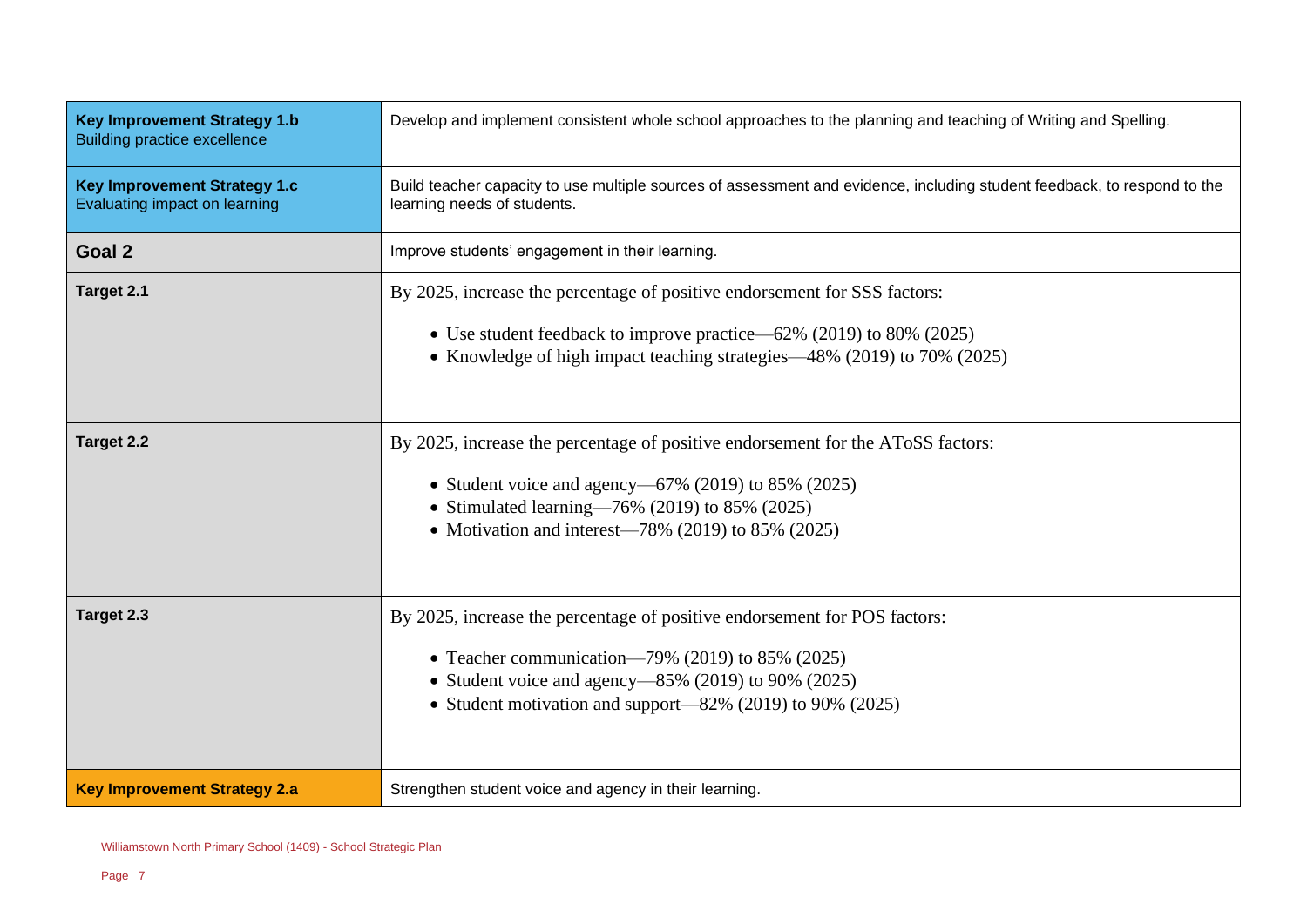| Intellectual engagement and self-<br>awareness                                        |                                                                                                                                                                                                                                                                                  |
|---------------------------------------------------------------------------------------|----------------------------------------------------------------------------------------------------------------------------------------------------------------------------------------------------------------------------------------------------------------------------------|
| <b>Key Improvement Strategy 2.b</b><br>Intellectual engagement and self-<br>awareness | Enable and extend students to be engaged and motivated learners.                                                                                                                                                                                                                 |
| <b>Key Improvement Strategy 2.c</b><br>Parents and carers as partners                 | Strengthen learning partnerships between home and school.                                                                                                                                                                                                                        |
| Goal 3                                                                                | Improve students' sense of wellbeing.                                                                                                                                                                                                                                            |
| Target 3.1                                                                            | By 2025, increase the percentage of positive endorsement for the AToSS factors:<br>• Sense of connectedness— $78\%$ (2019) to 85% (2025)<br>• Resilience—80% (2019) to 85% (2025)<br>• Sense of inclusion—88% (2019) to 95% (2025)<br>• Teacher concern—77% (2019) to 85% (2025) |
| Target 3.2                                                                            | By 2025, increase the percentage of positive endorsement for POS factors:<br>• Respect for diversity—89% $(2019)$ to 95% $(2025)$<br>• Confidence & resiliency skills—93% (2019) to 95% (2025)                                                                                   |
| Target 3.3                                                                            | By 2025, decrease the percentage of students with 20 or more days of absence annually:<br>• 25% (2019) to 20% (2025)                                                                                                                                                             |